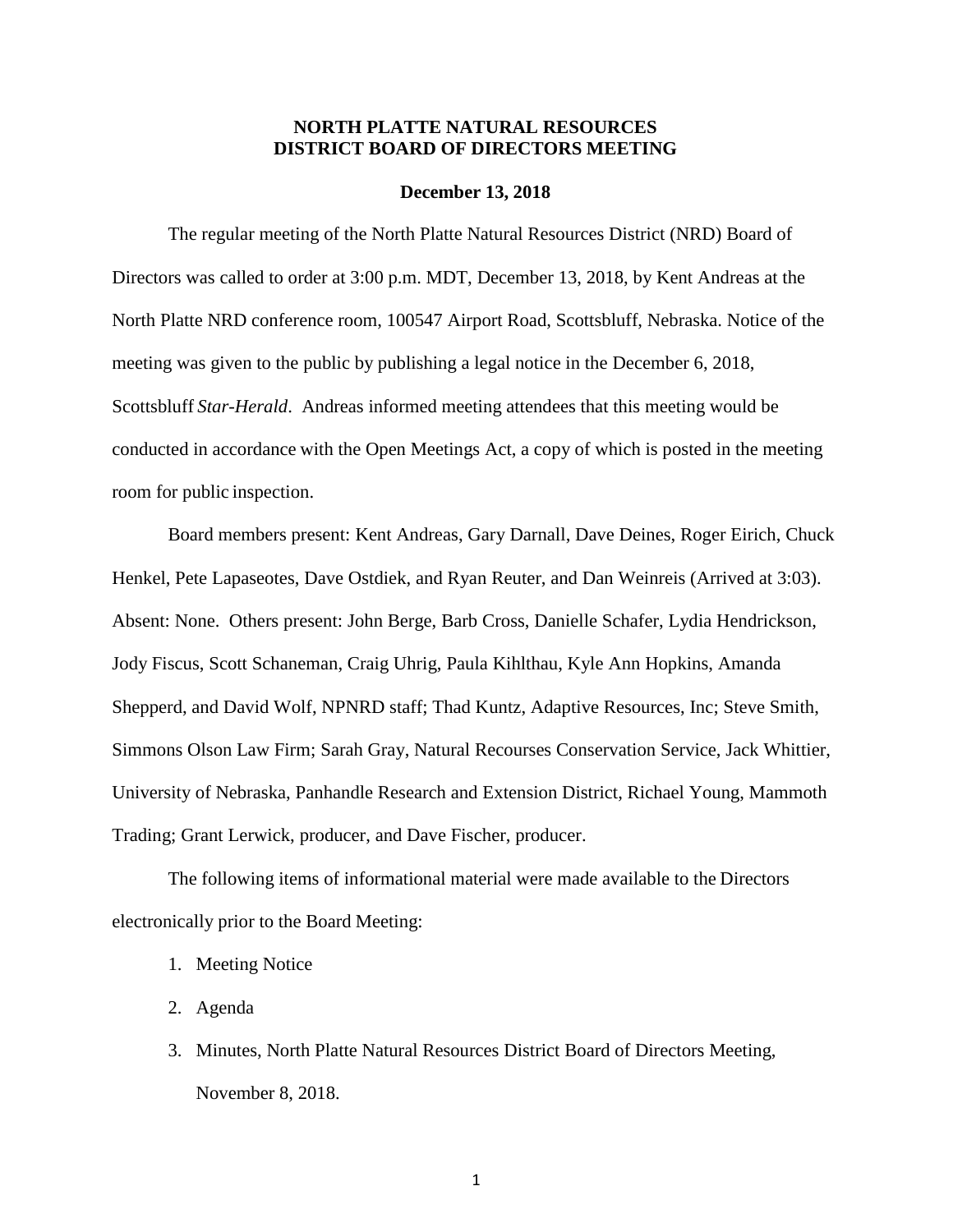#### 4. Treasurer's Report (Preliminary)

The following items were provided to the Directors at the Board Meeting:

- 1. Agenda
- 2. Minutes, North Platte Natural Resources District Board of Directors Meeting, November 8, 2018.
- 3. Treasurer's Report
- 4. Manager's Report
- 5. Email on Pumpkin Creek Basin and Overappropriated Area, Livestock Operations, Nitrogen Management, and Allocations.
- 6. Memorandum of Understanding between the North Platte Natural Resources District, and the University of Nebraska, Lincoln, to Recognize the Need for Education on Environmental Sciences, and Related Economics.
- 7. Proposal from Mammoth Trading to deploy a low-cost solution to self-report flowmeter readings, using the TAPP H2O existing hardware.
- 8. Email regarding the Gering Valley Flood Control Permanent Maintenance Committee, Semiannual Meeting.
- 9. Agreement between the North Platte Natural Resources District, and the University of Nebraska Foundation, Regarding the North Platte Natural Resources District Mesonet Fund.
- 10. Proposal to Establish a Nitrogen Management Advisory Committee to Provide the NPNRD Board, and Staff a Perspective on Potential New Rules and Regulations Regarding the Sales and Application of Commercial Nitrogen.

### **3. Approval of Minutes of Previous Meeting**

The Board reviewed the minutes of the November 8, 2018, regular Board meeting.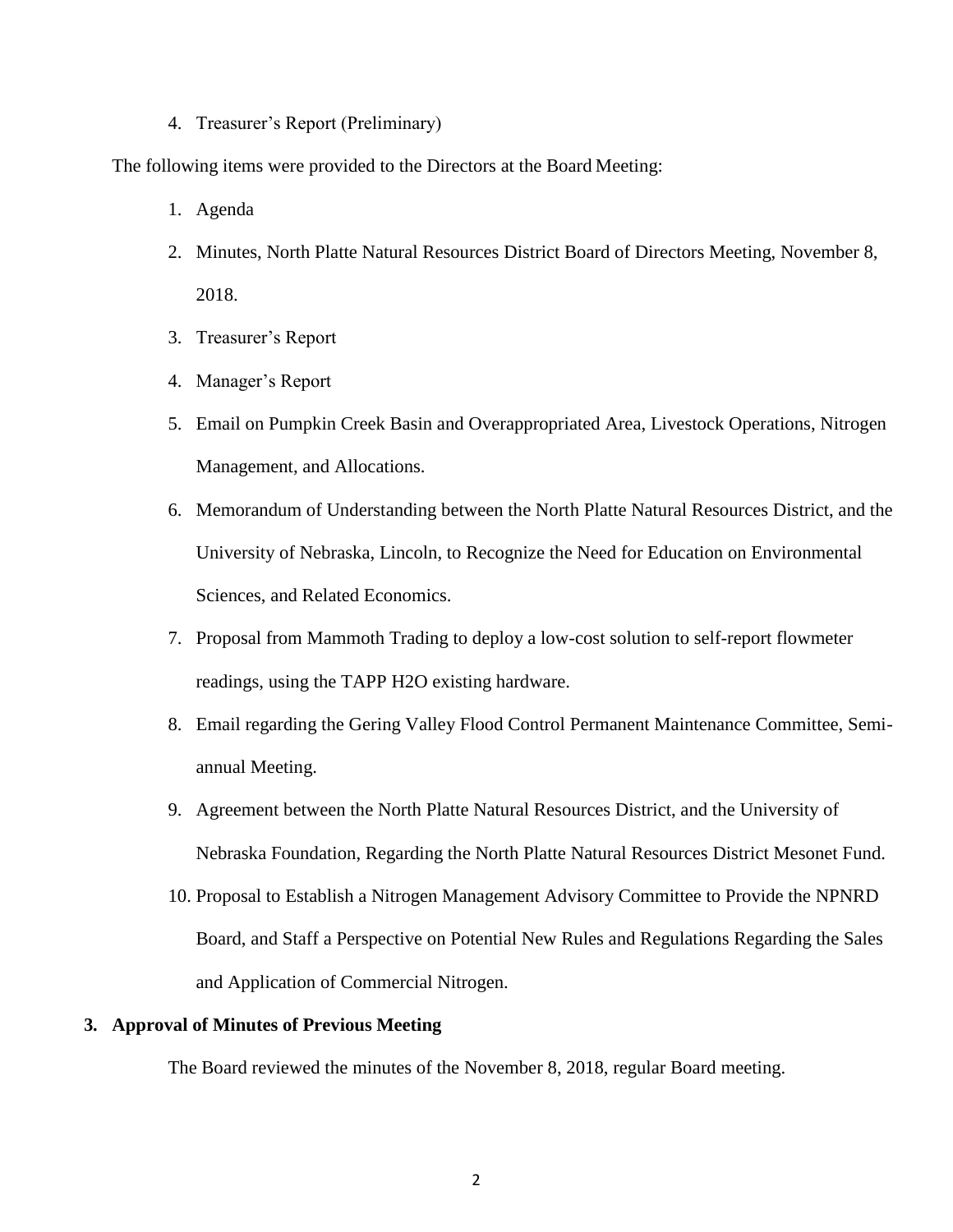#### Moved by Reuter, seconded by Ostdiek, to approve the minutes of the November 8, 2018 regular

#### Board meeting. Motion passed.

Ayes: Andreas, Darnall, Deines, Henkel, Lapaseotes, Ostdiek, Reuter,

Nay: None

Abstain: Eirich

Absent: Weinreis

#### **4. Treasurer's Report and Accounts Payable**

Dave Ostdiek reviewed the Treasurer's report with the Board. Moved by Eirich,

#### seconded by Henkel, to accept the Treasurer's report and pay the bills as listed. Motion passed.

Ayes: Andreas, Darnall, Deines, Eirich, Henkel, Lapaseotes, Ostdiek, Reuter, Weinreis Nay: None

Abstain: None

Absent: None

#### **5. Comments from the Public**

Dave Fisher thanked Dave Ostdiek for his hard work and dedication to the District. He also provided a handout for the board regarding his proposal for the Basin Wide Plan and the District's Integrated Management Plan (IMP).

### **6. Manager's Report**

John Berge reported the District is likely going to be changing software for human resources and Accounts Payable/Receivable in the very near future. This will net the District a savings of upwards of \$20,000 per year. Staff is reviewing our association memberships to determine where cuts might made to save District funds. Berge will be working through the managers' committee on questions related to the high cost of our health care association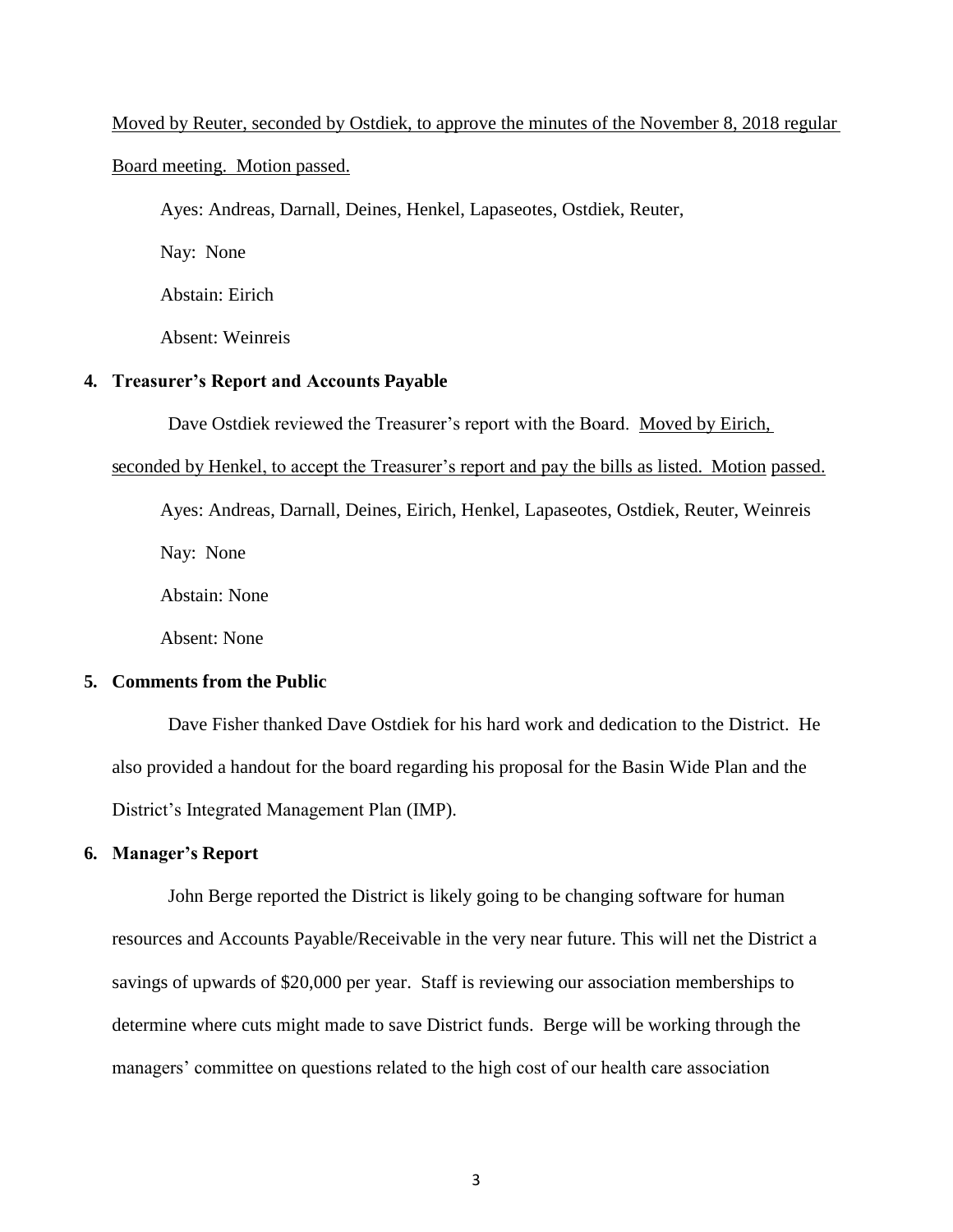membership through NARD. The District is paying more than double what some similar sized organizations are paying for health insurance for our employees and their dependents.

In January, the District will be considering reorganization of the Board at the regular board meeting. The Board will be asked to consider membership for each of the officer roles, committee assignments, representative to the NARD Board (and alternate), and representative to the Basin-Wide Planning Process. Department heads have been discussing ways that the staff might be able to cut costs into the next fiscal year, particularly as it relates to a realignment of duties with existing staff. Berge will be meeting with Craig Derickson, the State Conservationist of NRCS about the future of the NRCS Clerks program in partnership with the North Platte NRD. This program is costing us about \$150,000 per year.

Steve Smith and Berge will be meeting with Jeff Fassett and Jennifer Schelpepper in late January to discuss the ongoing delays on these reimbursements. The District has been waiting well over a year for reimbursements totaling over \$300,000. The delays are caused by DNRs position that our projects on the Enterprise and Minatare Ditches require transfer permits, and the NRD's position that they do not. Berge met with the Platte Basin Coalition and the Platte Overappropriated Committee on December 6 to demand that both entities restore funding to each NRD at the FY 2017 funding levels, which would increase the District's share from about \$180,000 to \$1.5 million over three years. The funding split was cut initially as our District was one of only two NRD's in the Platte Basin that met their first increment goals under the Basin Wide Plan. Subsequently, the Stakeholder Group at the BWP agreed that each NRD had met their obligations and needed to maintain their level of progress – this will require resources, and Berge argued that in a period of diminishing taxing authority, diminishing state and federal

4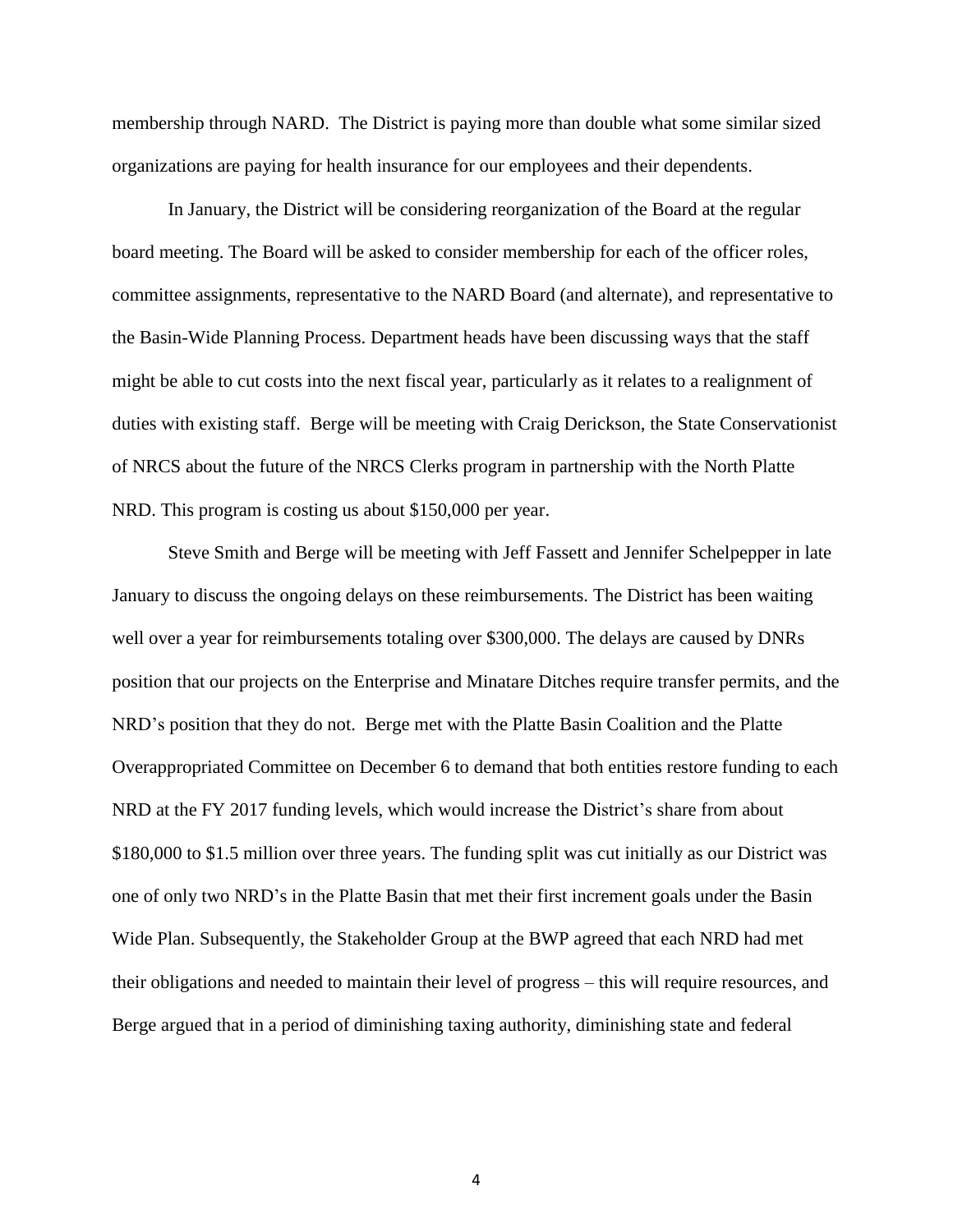funds, that these dollars (WRCF through NET) should be left unchanged, so the District can do its work.

Staff is tentatively planning an outreach meeting with growers and thought leaders on technology in irrigation in mid-January or mid-February – more details to come as they get worked out. Several months ago, after Berge returned from Brazil, he provided a presentation to the Board about his experiences there. He was approached by several board members after the presentation expressing an interest in travelling as a small group to such an event in the future. Berge informed the board about a Tour available of irrigated agriculture in Chile from February 23- 28 sponsored by Water Strategies, LLC and Irrigation Leader Magazine. He will not be able to attend, but he has suggested to Cross and Scott Schaneman that perhaps they should and wanted to invite members of the board to attend as well. The District has consistently budgeted money for travel expenses for Directors (this is separate from the per diem expenses) and has traditionally only spent a fraction of those dollars. If a board member should bring a guest, all costs for that guest would be borne by the board member. Berge would like to know board member interest and ability to travel by the end of the month.

Save the Dates will go out to staff and the Board in the next several days for our Staff Appreciation Dinner on January 25th. Details are still being worked out. Berge will start attending the Platte River Recovery and Implementation Governance Committee meetings in the future – starting in 2019.

#### **7. Rules Changes update**

John Berge updated the Board on the rule changes process. The District Operations and Water Resources Committees met to discuss three major buckets and there was consensus around each of the following items: (1) Pumpkin Creek Basin and Overappropriated Area, which would align the rules from both areas, so they mirror each other; (2) Livestock Operations - there was consensus around the

5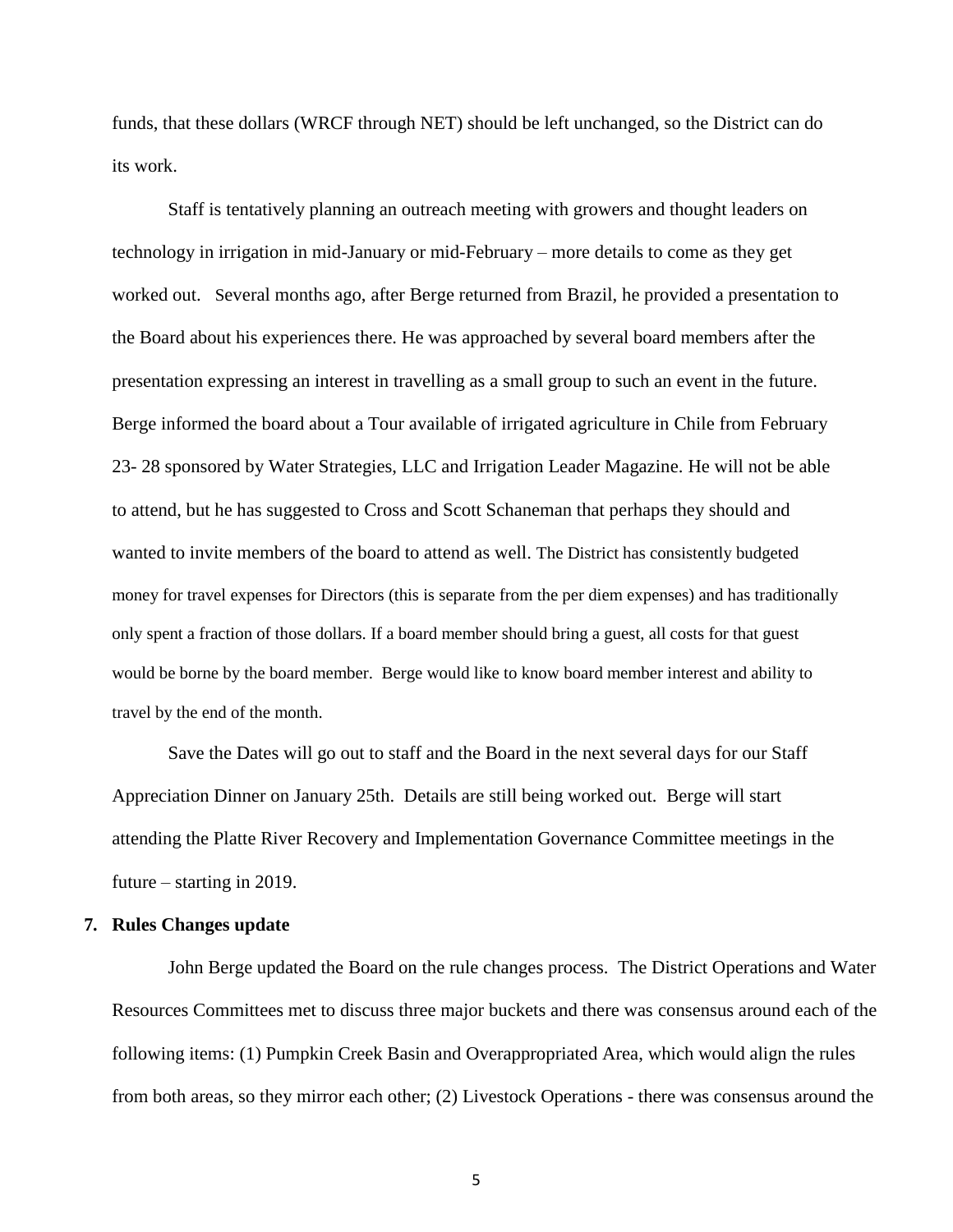table that we ought to do everything we can to allow for the expansion of feedlots; (3) Nitrogen Management – it was agreed that there is some work to do on these options, but there seemed to be consensus that we ought to pursue a nitrogen management strategy across the District that would include at least a Level II management scheme along with a Nitrogen Management Certification perhaps; and (4) Allocations - the attendees agreed that there should be no changes in allocations in any basins or areas.

 Berge reminded the Board that the rule changes is a slow process and must be aligned with the District's IMP and the Basin-Wide Plan. The proposed rule changes and the adopting of the IMP will happen at the same time.

#### **8. Disclosure of Potential Conflict of Interest**

Berge and Cross would like to hire Jenifer Berge-Sauter as a permanent employee due to the expanding demands of her position. The NRD's legal counsel indicated that the general manager has the authority to hire Berge-Sauter, but Berge and Cross wanted to be transparent and let the Board now what was going on as she is Berge's sister. She will be supervised by Cross.

# **9. Consideration of Memorandum of Understanding with the University of Nebraska-Lincoln in Reference to the "Community Horticulture Program"**

Jack Whittier, Director of the Panhandle Research and Extension District, explained the proposed relationship between Extension, Western Nebraska Community College, and the NRD regarding the development of a Community Horticulture Program. The program is a great opportunity to reach college aged students on what the NRD is and some of the issues it deals with. The greenhouse is also an excellent learning environment that both colleges want to utilize. The memorandum outlines the roles, expertise provided, and responsibilities for each

6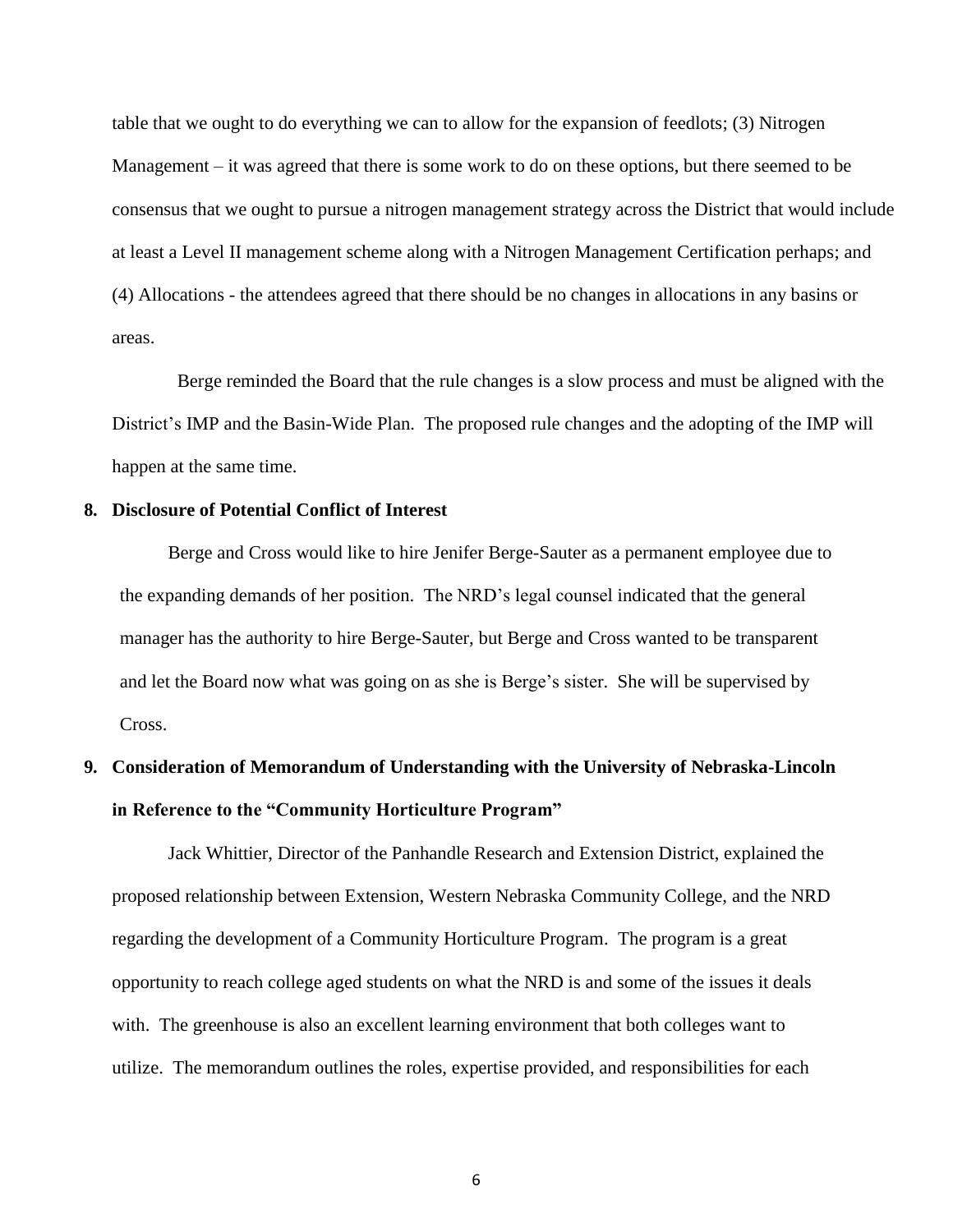entity. There will not be funding provided by the NRD, as the NRD's contribution will be inkind and the use of the greenhouse.

Moved by Lapaseotes, seconded by Henkel to approve the Memorandum of Understanding with the University of Nebraska-Lincoln in Reference to the "Community Horticulture Program". Motion passed.

Ayes: Andreas, Darnall, Deines, Eirich, Henkel, Lapaseotes, Ostdiek, Reuter, Weinreis Nay: None

Abstain: None

Absent: None

## **10. Consideration of Match Money for Nebraska Department of Economic Development Grant Application for Mammoth Trading Company Water Use Application**

Richael Young brought a proposal to the board for a low-cost solution to self-reporting flow meter reads. The TAPP H2O program allows producers to send a picture of their flow meter reading to Mammoth Trading every month, and the company produces a monthly water report for the irrigator. The producer will get an end of year report which shows them their total water use and compares the irrigator to comparable producers. There is no equipment that is needed, because the irrigator takes a picture of the flow meter and sends it in.

Grant Lerwick was a part of initial pilot project and testified on the quality of the program. Mammoth applied for a grant with the Nebraska Department of Economic Development, and they need match money. They need at least 500 units in order to make program work. The program could potentially be used to replace NRD employees traveling across the district, saving the District hundreds of thousands of dollars each year. Moved by Deines, seconded by Lapaseotes, to provide \$17,500 in funding for 500 units to the TAPP H2O proposal from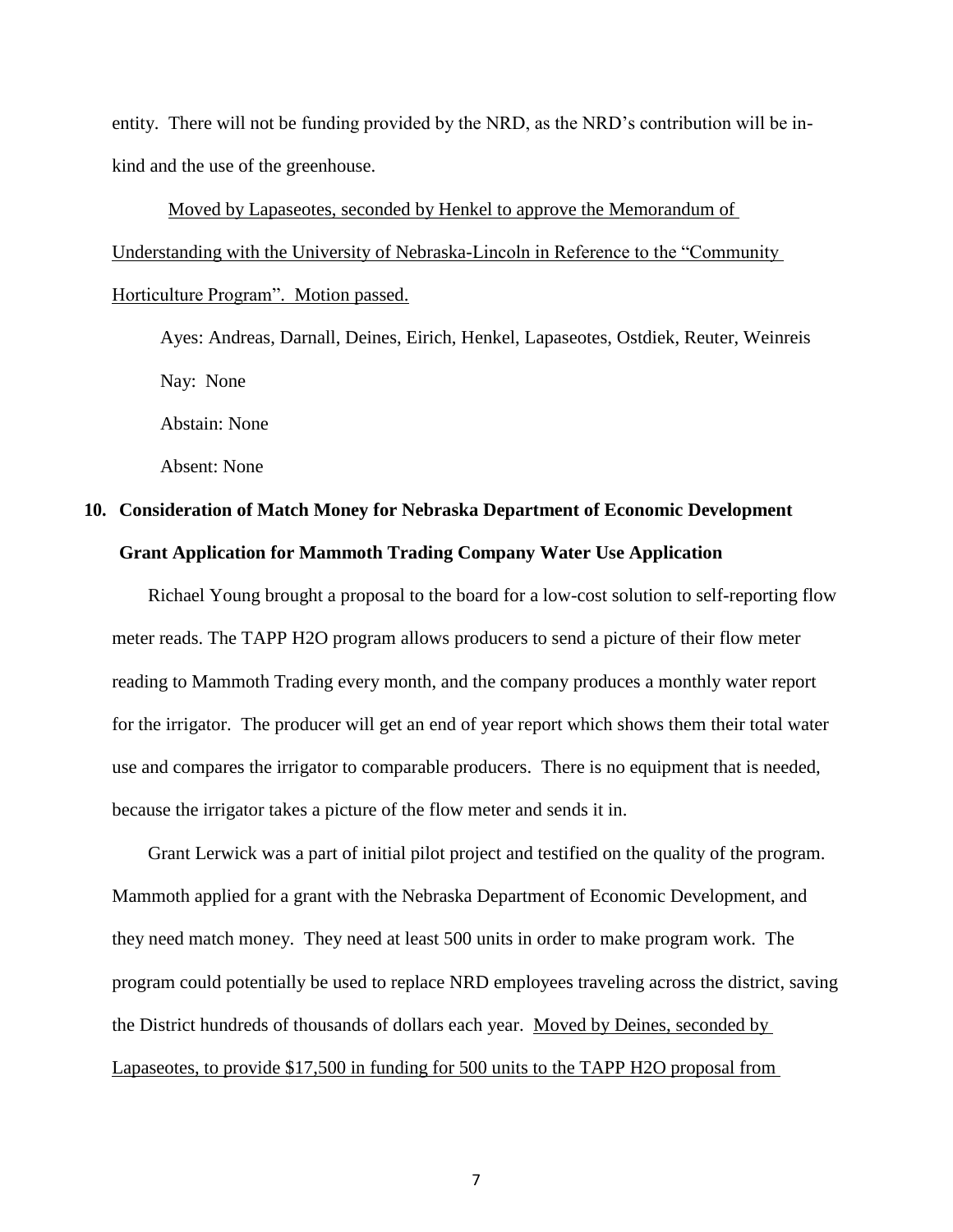#### Mammoth Trading Company. Motion was amended.

After some discussion before the vote, a concern regarding not having a written agreement with Mammoth Trading Company came up. An amendment to the motion was proposed. Moved by Ostdiek, seconded by Weinreis, to amend the original motion to include the condition that a written agreement between the NRD and Mammoth Trading Company regarding the project. Amendment passed.

Ayes: Andreas, Darnall, Deines, Eirich, Lapaseotes, Ostdiek, Reuter, Weinreis Nay: Henkel Abstain: None

Absent: None

Since the motion was amended to include a condition on a written agreement being signed, the motion now reads as the following. Moved by Deines, seconded by Lapaseotes, to provide \$17,500 in funding for 500 units to the TAPP H2O proposal from Mammoth Trading Company with the condition that there is a written agreement between the NRD and Mammoth Trading Company regarding the project. Motion passed.

Ayes: Andreas, Darnall, Deines, Eirich, Lapaseotes, Ostdiek, Reuter, Weinreis

Nay: Henkel

Abstain: None

Absent: None

# **11. Consideration of Designation of Special Funds for the Ehrman Dam Repair in the Gering Valley Flood Control Project**

The Ehrman dam needs to be repaired. The dam is impacting four adjacent landowners and the repairs comes under the responsibility of the Gering Valley Permanent Maintenance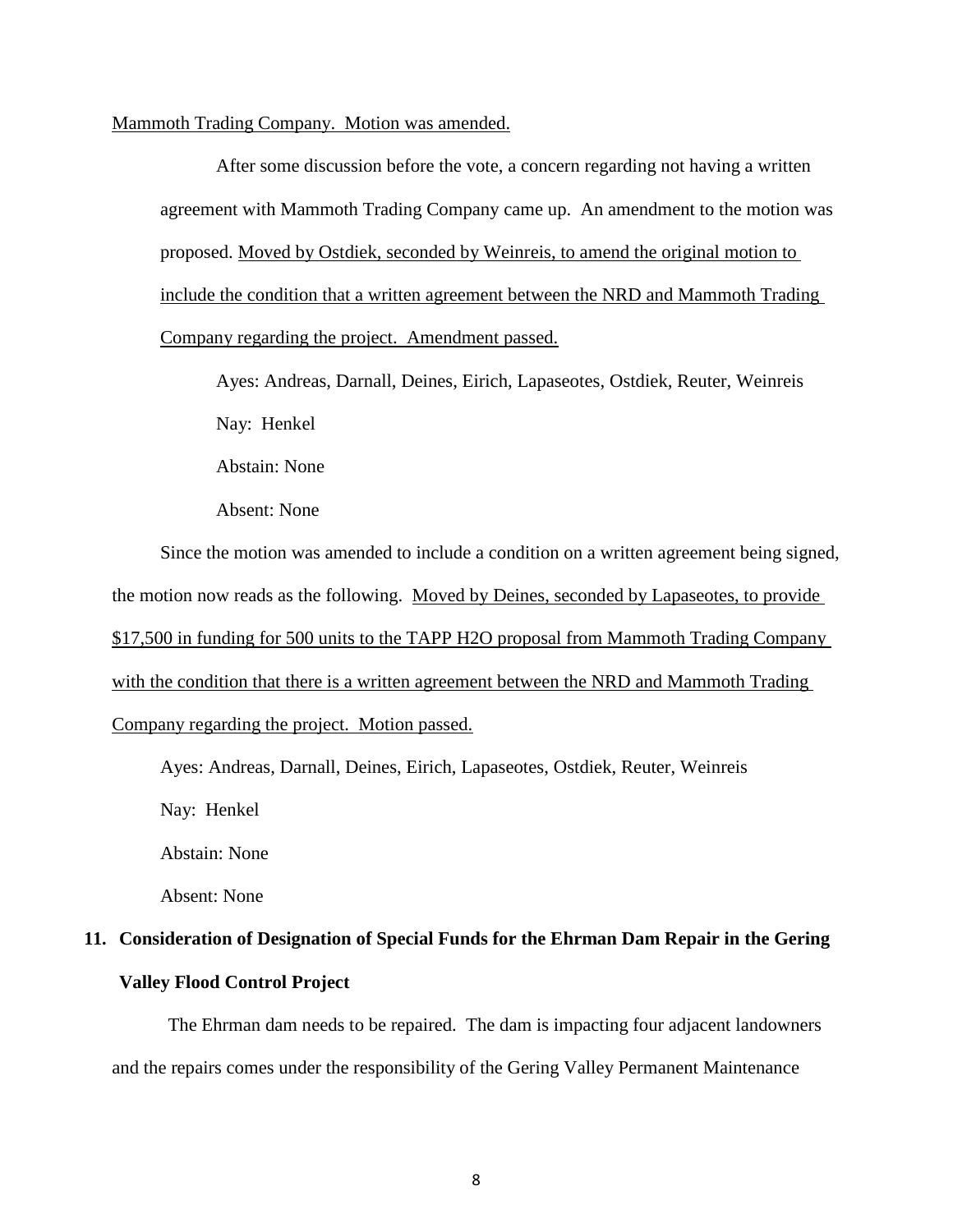Committee. Berge reported the NRD's portion of the repair is \$12,000. The funds will come out of the \$25,000 that is already budgeted.

Since the amount needed is a big portion of the original budget, Berge wanted the Board to approve the designation. Moved by Henkel, seconded by Ostdiek, to designate \$12,000, already budgeted, for repairs to the Ehrman Dam. Motion passed.

Ayes: Andreas, Darnall, Deines, Eirich, Henkel, Lapaseotes, Ostdiek, Reuter, Weinreis Nay: None

Abstain: None

Absent: None

# **12. Consideration of Fund Agreement with the University of Nebraska Foundation to Provide Funding for the UNL-NPNRD Mesonet Project**

The board approved the purchase of two Mesonet weather stations earlier this year, and the NRD is responsible to provide yearly maintenance. Due to some other NRDs ending the program earlier then expected, UNL would like the District to pay for two years' worth of maintenance. The amount would be \$5,200 and would go through UNL's foundation. Berge said there is money budgeted for the extra expenditure this FY and NPNRD would not have to budget any funds next year. Moved by Darnall, seconded by Eirich to approve the fund the agreement with the University of Nebraska Foundation to provide \$5,200 for two years' worth of maintenance fees to the UNL-NPNRD Mesonet Project. Motion passed.

> Ayes: Andreas, Darnall, Deines, Eirich, Lapaseotes, Ostdiek, Reuter, Weinreis Nay: Henkel Abstain: None Absent: None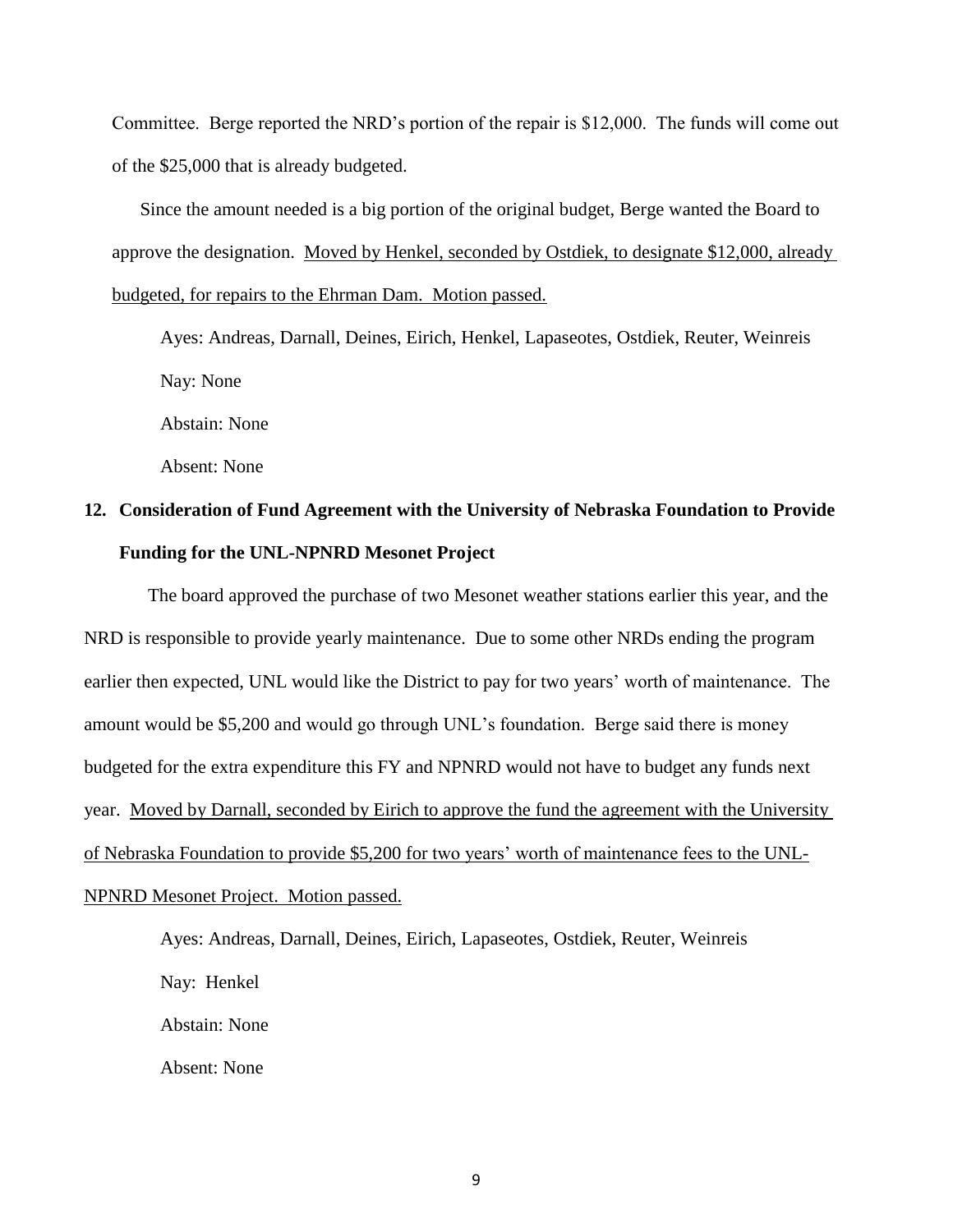# **13. Consideration of the Creation of an Advisory Committee to the Board on Nitrogen Management**

Berge reported that staff have completed a mapping of nitrate levels in the District. About 45 percent of the District is above 7.5 parts per million (PPM) when it comes to nitrates, which is dangerously close to the 10-ppm limit. Staff has recommended a nitrate committee be created to provide a perspective on some of the proposed rules the Board would be considering. The committee would be an advisory role only. Moved by Eirich, seconded by Henkel, to approve establishing an Advisory Committee to the Board on Nitrogen Management. Motion passed.

> Ayes: Andreas, Darnall, Deines, Eirich, Henkel, Lapaseotes, Ostdiek, Reuter, Weinreis Nay: None

Abstain: None

Absent: None

#### **14. Consideration of Special Recognition Resolution**

The board wanted to recognize Director Dave Ostdiek for is 25 years of service, both as an employee and director. A resolution was drafted and read out loud. Moved by Henkel, seconded by Lapaseotes, to approve the Board Resolution congratulating Dave Ostdiek on his 25years of service to the North Platte NRD. Motion passed.

Ayes: Andreas, Darnall, Deines, Eirich, Henkel, Lapaseotes, Reuter, Weinreis

Nay: None

Abstain: Ostdiek

Absent: None

### **15. Adjourn**

Moved by Henkel, seconded by Weinreis, to adjourn at 5:05 p.m., MDT. Motion passed.